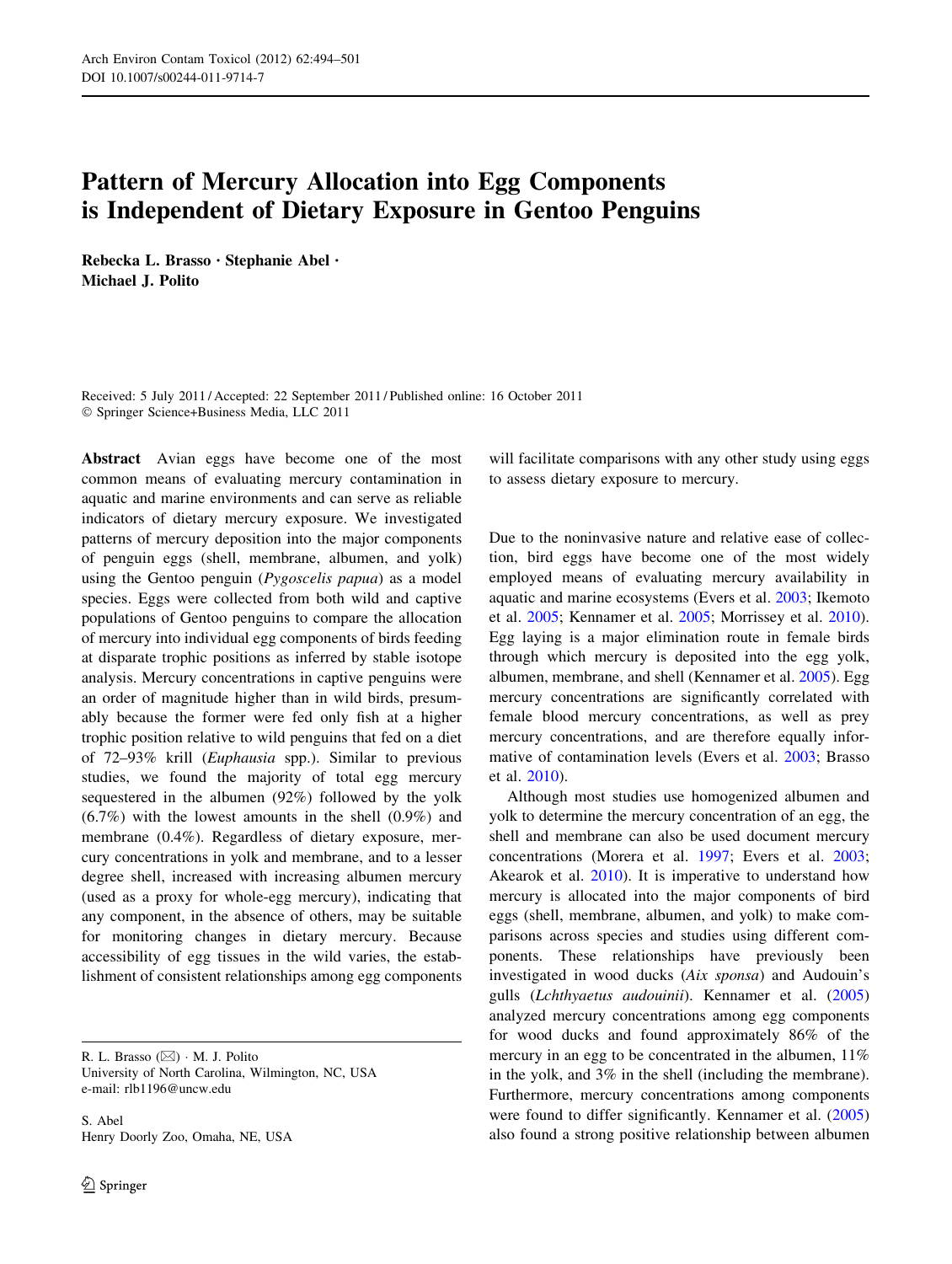and whole-egg mercury ( $r^2 = 0.99$ ) as well as between albumen and eggshell ( $r^2 = 0.61$ ). Similarly, Morera et al. [\(1997](#page-7-0)) found a significant relationship between the shell and homogenized albumen and yolk mercury concentrations in Audouin's gulls. Because migratory patterns, foraging strategies, the toxicodynamics of mercury in eggs, and the process of egg formation can vary among species, it is important to establish species-specific tissue ratios to ensure accurate assessment of the mercury signal from any one tissue (Evers et al. [2003](#page-7-0); Kennamer et al. [2005](#page-7-0); Akearok et al. [2010](#page-6-0); Morrissey et al. [2010\)](#page-7-0). These wellestablished intertissue comparisons can allow for sampling in remote areas, such as the Antarctic, where access to multiple tissue types may not be practical.

The accessibility of egg components, such as albumen and yolk, at active or abandoned penguin colonies in the Antarctic is limited to chance discovery of abandoned or infertile eggs. Furthermore, the storage and transport of whole, frozen penguin eggs is often logistically impractical. However, predated and hatched eggshell and membrane are abundant in most penguin colonies. In addition, due to their structural integrity and storage in constant, subfreezing conditions, eggshells and membrane are also found in great abundance in ornithogenic soils [bird-formed soils distinct to abandoned penguin colonies in Antarctica (Emslie and Patterson [2007\)](#page-7-0)]. Therefore these two egg components may represent a practical means of evaluating mercury availability across space and time in this remote ecosystem. Egg membrane is primarily composed of protein, and mercury tends to accumulate in protein-rich tissues in the egg (Blundell and Jenkins [1977](#page-6-0)). Because the nutrients in egg membrane are derived from the recent maternal diet (Burley and Vadehra [1989](#page-7-0); Oppel et al. [2009\)](#page-7-0), membrane may provide an effective means for determining maternal dietary exposure. As the use of the shell and/or membrane, exclusive of the egg contents, to monitor environmental mercury is fairly uncommon, it is important to understand the relationship of the mercury deposited into these components relative to the yolk and albumen.

The purpose of the present study was to investigate the pattern of mercury deposition into the albumen, yolk, membrane, and shell of penguin eggs using the Gentoo penguin (Pygoscelis papua) as a model for the three species of Antarctic brush-tailed penguins. Gentoo penguins are the northern-most species in this genus and are typically nonmigratory, being found year-round on or near their breeding colonies on sub-Antarctic islands south to the Antarctic Peninsula (Davis and Renner [2003;](#page-7-0) Tanton et al. [2004\)](#page-7-0). Gentoo penguins feed on a diet of fish and krill almost continually up to egg laying, only fasting for approximately 5 days before laying the first egg of their two-egg clutch [average laying interval is 3.4 days (Trivelpiece and Trivelpiece [1990;](#page-7-0) Davis and Renner

[2003](#page-7-0))]. Therefore, based on their nonmigratory behavior, egg mercury concentrations in Gentoo penguin eggs are likely representative of local mercury availability.

Through analysis of eggs from both wild and captive populations of the same species, our goal was to compare the allocation of mercury into eggs of wild birds with those of captive birds fed known diets at an elevated trophic position. Because the toxicodynamics of mercury in avian tissues can vary with differences in certain factors, such as dietary composition and foraging strategies (Anderson et al. [2009;](#page-6-0) Akearok et al. [2010\)](#page-6-0), it was important to the present study to investigate whether patterns of mercury elimination detected were robust at different trophic positions and dietary mercury exposure (as determined by differences in nitrogen stable isotope  $[\delta^{15}N]$  values and mercury concentrations in eggs components and prey).  $\delta^{15}$ N can be used to infer trophic position because the isotopic abundance in a consumer's tissues is related to the isotopic composition of its prey (Rau et al. [1991](#page-7-0); Anderson et al. [2009\)](#page-6-0). In the Antarctic marine food web, Antarctic krill (Euphausia superba) are primary consumers and occupy a lower trophic level compared with most penguin prey fish species as reflected by relatively lower  $\delta^{15}N$ values in Antarctic krill compared with these fish (Rau et al. [1991,](#page-7-0) [1992\)](#page-7-0). Due to the high biomagnification capability of mercury, higher trophic-level prey should have a higher mercury concentration than lower trophiclevel prey (Thompson [1996](#page-7-0); Anderson et al. [2009\)](#page-6-0). Subsequently, penguins feeding proportionally more on fish than krill should have higher mercury levels. Our main objectives were to (1) determine the pattern in which Gentoo penguins allocate mercury into individual egg components, (2) investigate whether patterns are consistent at different levels of dietary mercury exposure (captive vs. wild populations), and (3) investigate intertissue relationships among egg components to evaluate the suitability of egg membrane for assessing mercury availability in the Antarctic marine food web.

# Methods

#### Captive Penguin Tissue Collection

The Gentoo penguins used in this study were from a captive breeding population maintained at the Henry Doorly Zoo in Omaha, NE. Penguins that were part of this study were fed a consistent diet of Atlantic herring (Clupea harengus) for 8 months before egg laying and subsequent tissue collection (Polito et al. [2009](#page-7-0)). Random sampling of individual herring during the 2 months before the mean date of egg laying in the population provided 10 tissue samples for isotopic and mercury analysis.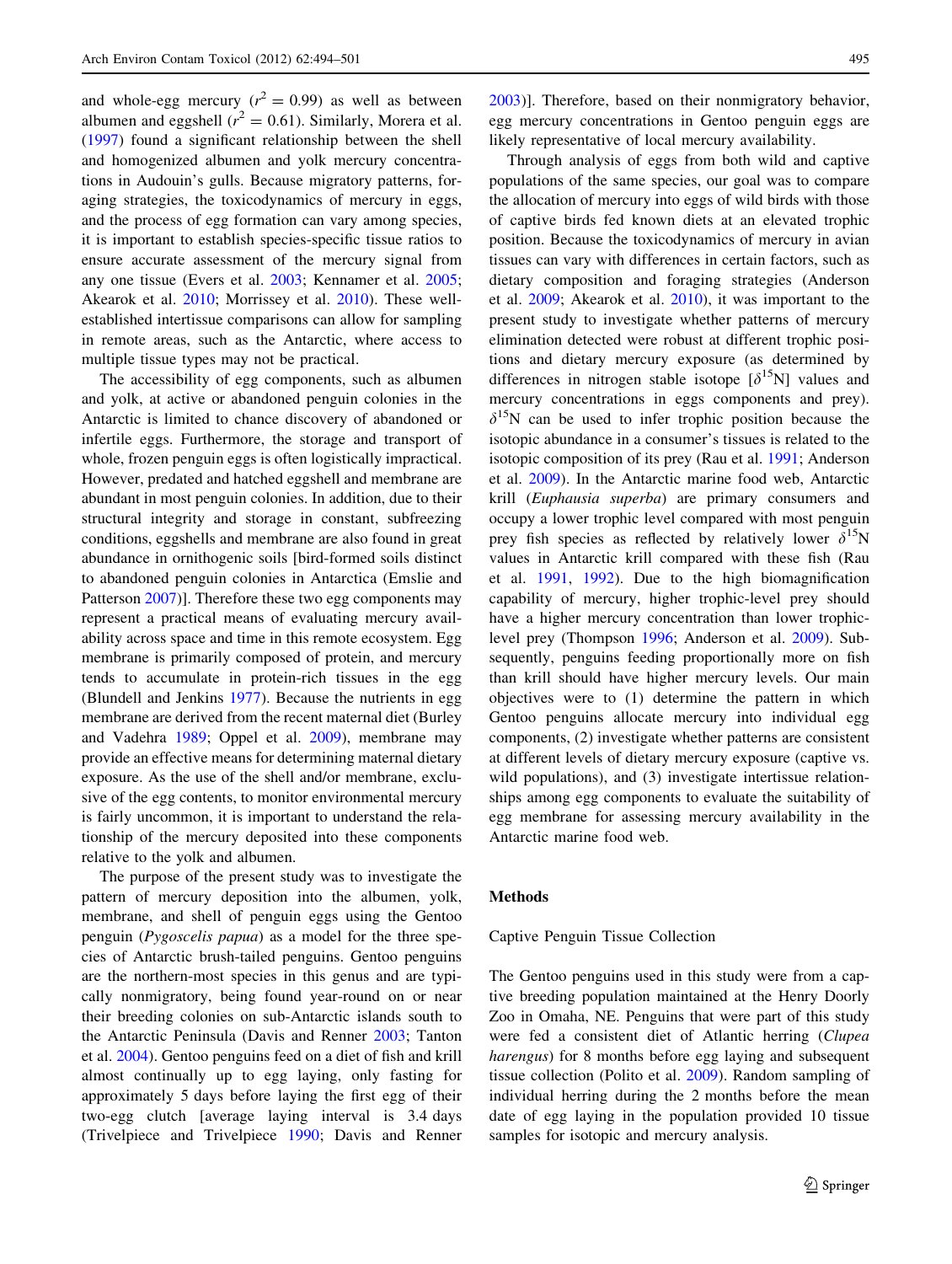Because intraclutch variability has previously been reported in marine birds in which the first egg in a clutch has higher mercury than subsequent eggs (Becker [1992](#page-6-0); Morera et al. [1997;](#page-7-0) Akearok et al. [2010](#page-6-0)), eggs were marked with a permanent marker as they were laid to establish laying order and investigate this trend in penguins. Approximately 1 week after laying, eggs were candled to determine if they were fertile; a subsample of 5 whole infertile eggs were collected and frozen for isotopic and mercury analysis. An additional 13 eggshells with intact membranes were collected from nests after the chicks had hatched or the eggs were determined to be addled. Overall, we were able to collect 18 eggshells with intact membranes from six 2-egg clutches and two 3-egg clutches from 8 female penguins.

## Wild Penguin Tissue Collection

During the 2008–2009 austral summer, eggs were opportunistically collected from wild Gentoo penguins at two adjacent breeding colonies: Danco Island (64°44'S  $62^{\circ}37'$ W) and Cuverville Island  $(64^{\circ}41'S\ 62^{\circ}38'W)$  in the Errera Channel along the western Antarctic Peninsula. One egg from each of 10 abandoned Gentoo penguin nests at each colony was collected on December 12, 2008. Eggs from these 20 nests were frozen at the time of collection due to the nests being built on snow during a period of persistent and heavy snowfall across the breeding site during this season; eggs were subsequently kept frozen during transport and before isotopic and mercury analysis. Representative samples of the major dietary components of Gentoo penguins in this region (homogenized Antarctic krill [E. superba:  $n = 6$ , homogenized 10-g samples containing approximately 20 individuals/sample]) and a representative prey fish [*Lepidonotothen squamifrons*:  $n = 10$ (Karnovsky [1997](#page-7-0))] were collected during the 2008–2009 austral summer during trawls conducted in the vicinity of the Antarctic Peninsula and South Shetland Islands by the United States Antarctic Marine Living Resource Program.

## Sample Preparation

Whole eggs were removed from the freezer and allowed to thaw slightly to remove the shell; the yolk was separated from the albumen while still frozen to prevent cross-contamination between these components. When these eggs were processed, no signs of embryonic development were detected. After thawing, the whole yolk, albumen, and shell (with attached membrane) were weighed separately to obtain the whole mass (to the nearest 0.001 g) of each component. An aliquot sample (approximately 1.0–2.0 g) each of the yolk and albumen were collected in separate glass vials and weighed to the nearest 0.0001 g before and after and being freeze dried. For each sample, an approximately 0.20-g piece of membrane was separated from the shell by soaking a shell fragment in deionized water; a stainless steel scalpel was then used to remove as much of the membrane as possible. Membranes were thoroughly cleaned with a toothbrush and rinsed in deionized water to remove any remnants of albumen or yolk to ensure an accurate mercury signal from this tissue. A Dremel tool with a sanding attachment was used to remove any remaining membrane from the shell; clean shells were ground into a fine powder using an analytical mill. Egg membrane and shell were allowed to air dry before mercury analysis. Krill and fish samples were homogenized separately and dried in an oven at  $60^{\circ}$ C for 48 h before analysis.

## Mercury Analysis

Because nearly all mercury in avian eggs (Bond and Diamond [2009](#page-6-0)) and in fish and crustacean tissues (Bloom [1992](#page-6-0)) is present in the form of methylmercury, a measurement of total mercury concentration was used as a proxy for this highly bioavailable form. Total mercury concentration in individual egg components and prey items were analyzed by way of atomic absorption spectrophotometry on a Milestone 80 Direct Mercury Analyzer at The College of William and Mary (Williamsburg, VA). Each set of 20 samples analyzed was preceded and followed by two method blanks, a sample blank, and two samples each of standard reference material (DORM-3, DOLT-3, fish protein, and dogfish liver certified reference materials, respectively, provided by National Research Council Canada). All mercury concentrations are reported as parts per million (ppm) dry weight (dw). Mean percent recoveries for standard reference materials were  $98.5 \pm 1.1\%$ (DORM-3) and 99.2  $\pm$  1.1% (DOLT-3). The relative percent difference between 20 pairs of duplicate samples was  $1.1 \pm 0.8\%$ ; spike recoveries  $(n = 12)$  were  $100.6 \pm 100.6$ 2.8%. Detection limit of the assay was 0.005 ng mercury.

In addition to determining mercury concentrations for each component, total mercury (ng) also was calculated separately for albumen, yolk, shell, and membrane. Dry mass (g) of the whole yolk and albumen was determined by multiplying the average moisture loss in each component after freeze-drying (yolk =  $0.548 \pm 0.06$ ; albumen =  $0.874 \pm 0.01$ ) by the total wet mass of each component and then subtracting this product from the original wet mass. The shell (WS in following equations) was originally weighed with the membrane intact to preserve the integrity of both components. Therefore, to estimate the whole mass (g) of the shell (S) and membrane (M) separately, we calculated the percent difference (PD) in weight of a 1.0- to 2.0-g piece of shell before and after removal of the attached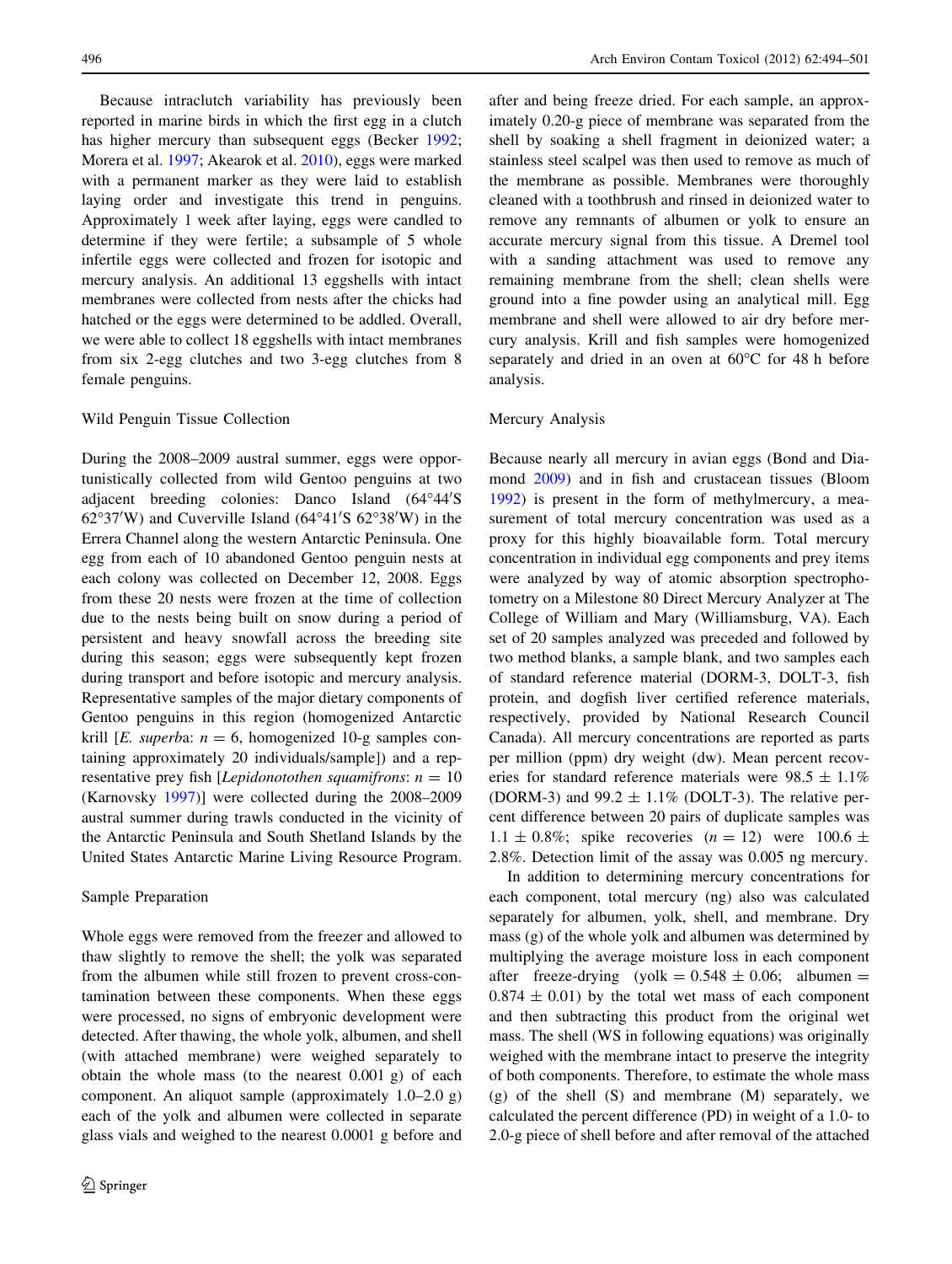membrane. This difference represented the component of the shell mass that was membrane (mean  $0.05 \pm 0.01$ ). The mass (g) of the membrane and shell were calculated as follows:  $[M = PD \times WS]$  and  $[S = WS - M]$ , respectively. Total mercury (ng) for each component was calculated as the product of its dry mass (g) and the component concentration of mercury (ng/g). Whole-egg mercury (ng) was thus the sum of the mercury in all components. These calculated values were used for the determination of the percentage of total egg mercury in each component and to estimate whole-egg mercury.

#### Stable Isotope Analysis

Approximately 10 mg of eggshell and 0.5 mg of other egg and prey tissues were flash-combusted (Costech ECS4010 elemental analyzer) and analyzed for  $\delta^{15}N$  through an interfaced Thermo Delta V Plus continuous-flow stable isotope ratio mass spectrometer. Eggshells were acidified to remove carbonates before analysis (Polito et al. [2009](#page-7-0)). Egg yolk and prey tissues were not lipid extracted before analysis. Raw  $\delta$  values were normalized on a two-point scale using depleted and enriched glutamic acid standard reference materials United States Geological Survey (USGS)-40  $(\delta^{13}C: -26.389 \pm 0.042; \delta^{15}N: -4.5 \pm 0.1)$ and USGS-41 ( $\delta^{13}$ C: 37.626  $\pm$  0.049;  $\delta^{15}$ N: 47.6  $\pm$  0.2). Sample precision based on duplicate standard and sample materials was 0.2% for both  $\delta^{13}$ C and  $\delta^{15}$ N. Stable isotope abundances are expressed using a  $\delta$  notation in per-milliliter units (%0) based on the following equation:

 $\delta X = \left[ \left( R_{\text{sample}} / R_{\text{standard}} \right) - 1 \right] * 1000,$ 

where X is <sup>15</sup>N, and R is the corresponding ratio of <sup>15</sup>N/<sup>14</sup>N. The  $R_{standard}$  value was based on the atmospheric N<sub>2</sub> for <sup>15</sup>N.

We quantified the relative importance of krill  $(E. \, sup$ erba) versus fish (L. squamifrons) to the diets of wild Gentoo penguins by using a single-isotope, two-source linear mixing model (Phillips and Gregg [2001\)](#page-7-0) based on the  $\delta^{15}N$  values of the membrane, albumen, and yolk. Model results provide SEs and confidence intervals for source proportion estimates that account for the observed variability in the isotopic signatures for the sources as well as the mixture. Before incorporation into the isotopic model, we corrected egg tissue values for dietary isotopic fractionation using species- and tissue-specific discrimination factors (Polito et al. [2009](#page-7-0)).

# Statistical Analysis

SPSS software (version 16.0; Chicago, IL) was used to perform all statistical analyses. Mercury values were not normally distributed for all egg components, as determined by Kolmogorov–Smirnov tests, and therefore all values

were log-transformed to normalize these data. One-way analyses of variance (ANOVAs) with Tukey's HSD post hoc comparisons were used to determine whether differences existed in mercury concentrations and  $\delta^{15}N$  values among egg components in the wild and captive populations, which were analyzed separately unless otherwise noted. Mercury concentrations in captive (herring) and wild (Antarctic krill and L. *squamifrons*) prey items were also log-transformed and compared using one-way ANO-VAs with Tukey's HSD post hoc comparisons. To assess relationships among egg components, the data from wild and captive birds were combined. The combined data were not distributed normally, as determined by Kolmogorov– Smirnov tests, and thus more conservative nonparametric Spearman correlations were used to test for relationships among components. One-way ANOVA was used to assess interclutch variation of mercury among clutches from the captive population; paired Student  $t$  test was used to investigate intraclutch variation. All means are presented ±SDs, except for wild penguin diet composition estimates resulting from our linear mixing model, which are presented ±SEs. In all cases, statistical significance was defined as  $P < 0.05$ .

# Results

Mercury concentrations in all components of eggs from captive Gentoo penguins were significantly higher than in wild Gentoo penguins (Table [1,](#page-4-0)  $P < 0.001$  in all cases). In both populations, there was a significant effect of egg component on mercury concentration (captive:  $F_{3,45}$  = 182.13,  $P \lt 0.001$ ; wild:  $F_{3,78} = 370.15$ ,  $P \lt 0.001$ ). Post hoc comparisons indicated that in both wild and captive populations, mercury concentrations in the albumen were significantly higher than in the other three components  $(P < 0.001$  in all cases). Mercury concentrations in shell were significantly lower than in the other three components  $(P<0.001)$ , but mercury did not differ significantly between the yolk and membrane ( $P > 0.07$  in both cases). Despite disparities in mercury concentrations between the captive and wild populations, the pattern of mercury allocation into each egg component was similar across all eggs (albumen  $>$  yolk = membrane  $>$  shell; Fig. [1](#page-4-0)).

Relationships Among Egg Components

On average, 92.0% of the total egg mercury was allocated into the albumen, 6.7% in the yolk, 0.4% in the membrane, and 0.9% in the shell of Gentoo penguin eggs. Total albumen mercury was highly positively correlated with whole-egg mercury (Spearman's  $\rho = 0.99$ ,  $P < 0.001$ ). Using albumen mercury concentration as a proxy for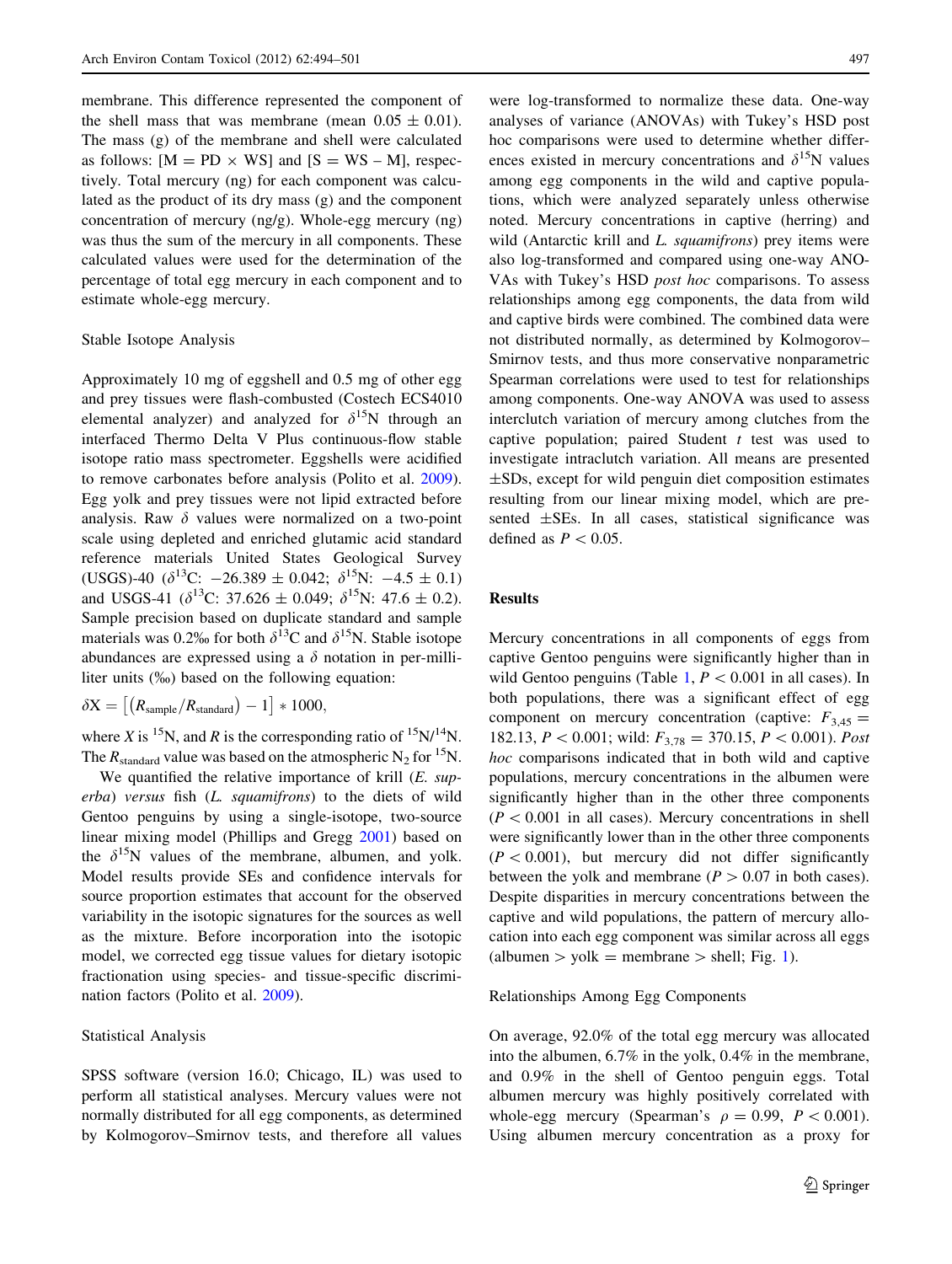2

| <b>Table 1</b> INCREASE CONCERTIBILITY OF INCENTIAL CASE COMPONED COPIN, $\mathbf{u}_N$ , $\pm \mathbf{v}_N$ |                   |                   |                   |                   |
|--------------------------------------------------------------------------------------------------------------|-------------------|-------------------|-------------------|-------------------|
| Penguin type                                                                                                 | Albumen           | Yolk              | Membrane          | Eggshell          |
| Captive                                                                                                      |                   |                   |                   |                   |
| Mean                                                                                                         | $3.792 \pm 0.379$ | $0.362 \pm 0.076$ | $0.266 \pm 0.329$ | $0.004 \pm 0.001$ |
| Range                                                                                                        | $3.232 - 4.162$   | $0.250 - 0.425$   | $0.034 - 1.409$   | $0.003 - 0.008$   |
| Wild                                                                                                         |                   |                   |                   |                   |
| Mean                                                                                                         | $0.162 \pm 0.029$ | $0.009 \pm 0.001$ | $0.010 \pm 0.003$ | $0.001 \pm 0.001$ |
| Range                                                                                                        | $0.108 - 0.218$   | $0.006 - 0.011$   | $0.006 - 0.021$   | $0.001 - 0.002$   |

<span id="page-4-0"></span>Table 1. Mercury concentrations of individual egg components (ppm, dw;  $+SDs$ )

Wild eggs:  $n = 20$  for all components; captive eggs:  $n = 5$  for albumen and yolk;  $n = 18$  for membrane and shell. Although reported here, eggshell mercury concentrations often approached or were just lower than the minimum detection limit of the assay

Albumen C Yolk  $\circ$ Membrane  $\bullet$ Shell Δ Prey og Hg (ppm, dw)  $\overline{0}$ <sup>08</sup> ரீ  $\circ$  $c.h$ 啞  $-1$  $E.S$  $-2$ H -3  $-4$  $10$  $12$  $14$ 16 18  $20$  $\overline{2}$ 4 6 8  $\delta^{15}N$  (‰)

Fig. 1 Mercury was allocated in similar proportions into each egg component regardless of dietary mercury exposure (albumen  $>$  mem $brane = yolk > eggshell$ ). Eggs from the captive population are encircled with a solid black line; eggs from the wild population are encircled by a dashed line. Prey items are represented by triangle symbols; error bars indicate SDs;  $E.s. = E.$  superba (krill,  $n = 6$ );  $L.s. =$ L. squamifrons (wild-prey fish,  $n = 10$ ); C.h. = C. harengus (herring,  $n = 10$ ). Egg component  $\delta^{15}N$  values are presented uncorrected for isotopic discrimination

whole-egg mercury, mercury concentrations in the yolk and membrane also were found to increase with increasing whole-egg mercury (Fig. [2\)](#page-5-0). Although there was tendency for eggs with higher mercury in the albumen to have higher mercury in the shell, the correlation was not significant  $(P = 0.12)$ . Mercury concentrations in membrane did not differ among clutches in the captive population ( $P = 0.33$ ). Furthermore, there was no effect of laying sequence on mercury concentration in the captive Gentoo population; no differences were detected in membrane mercury concentration between the first and second eggs across all clutches ( $n = 8$ , paired Student t test,  $P = 0.50$ ).

## Dietary Mercury Exposure

Mercury concentrations differed significantly among the prey items sampled ( $F_{2,25} = 15.18$ ,  $P \lt 0.001$ ). Post hoc

comparisons indicated that the mercury concentration in L. squamifrons  $(0.265 \pm 0.133$  ppm) was similar to herring (0.175  $\pm$  0.056 ppm) and that mercury concentrations in both fish species were higher than in Antarctic krill  $(0.008 \pm 0.002$  ppm;  $P \lt 0.004$  in both cases). Although captive Gentoo penguins consumed only fish (herring), our isotopic models estimated that Antarctic krill dominated the prelaying diets of wild female Gentoo penguins. Separate calculations based on membrane, albumen, and yolk estimated that Antarctic krill comprised approximately  $72.3 \pm 2.4\%$ ,  $78.5 \pm 2.4\%$ , and  $93.8 \pm 2.5\%$  of wild penguin diets compared with fish (L. squamifrons), respectively. The disparity in diet composition between captive and wild penguins is reflected in the higher  $\delta^{15}N$ values found in the captive population across all four egg components ( $P \lt 0.0001$  in all cases). Overall, higher concentrations of mercury in egg components from captive Gentoo penguins corresponded with the dominance of fish in the diet (herring) and thus the increased  $\delta^{15}N$  values in this population (Fig. 1).

# Discussion

Similar to previous studies investigating the allocation of mercury into the individual components of bird eggs (Morera et al. [1997](#page-7-0); Kennamer et al. [2005](#page-7-0)), we found the highest concentration of mercury sequestered in the albumen followed by the yolk, with the lowest concentrations in the membrane and shell. To our knowledge, the present study is the first to document mercury concentrations of the shell and membrane independently. Overall, mercury concentrations in each egg component increased with increasing albumen mercury concentrations (used as a proxy for whole-egg mercury), indicating that any one component, in the absence of others, may be suitable for tracking changes in dietary mercury exposure. However, the lack of a statistically significant correlation between shell and albumen mercury suggests that shell mercury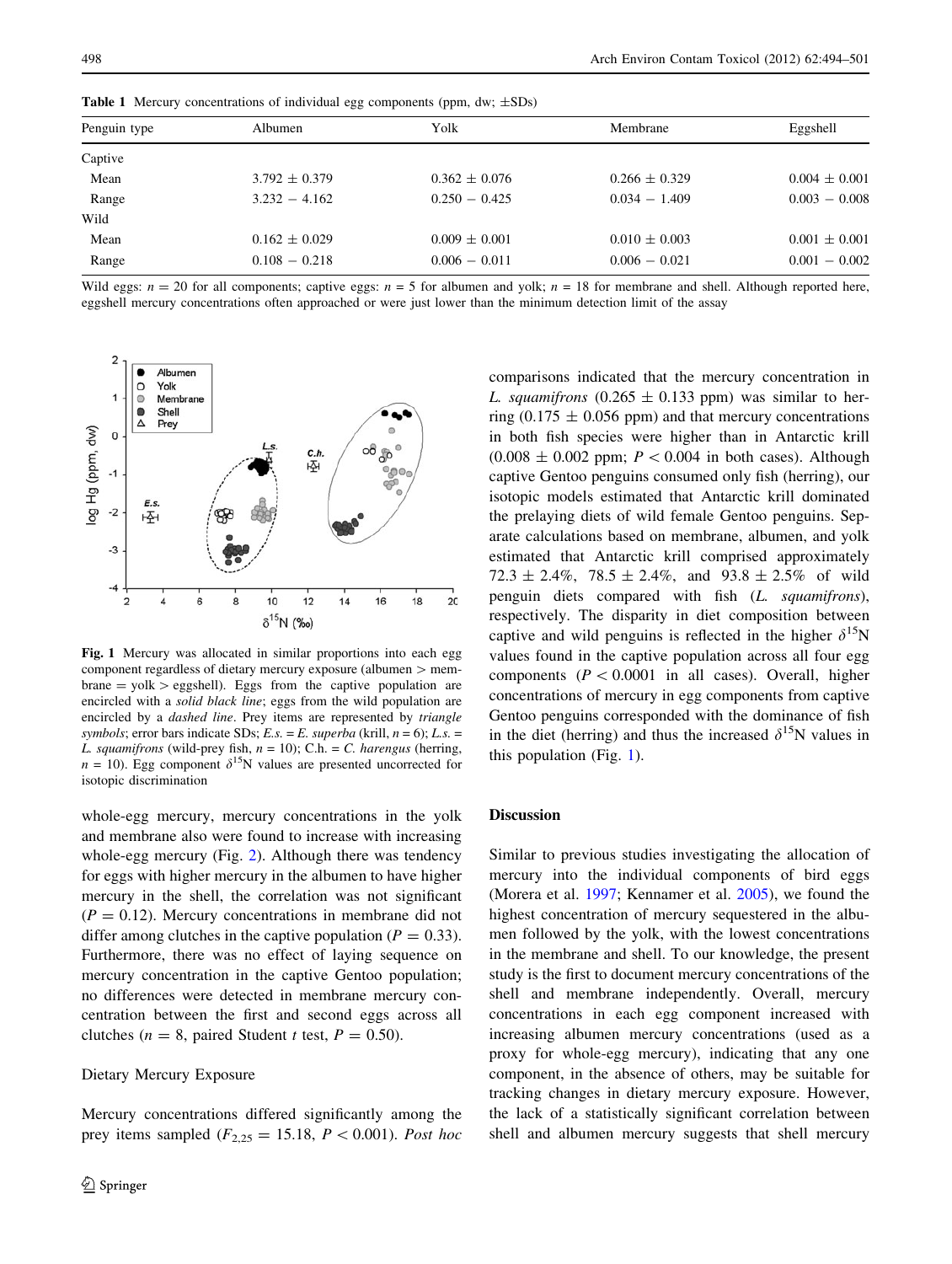<span id="page-5-0"></span>

Fig. 2 An increase in albumen mercury concentration (used as a proxy for whole-egg mercury) was positively correlated with increases in mercury concentrations in the yolk ( $\rho = 0.71$ ,  $P < 0.001$ ) and membrane ( $\rho = 0.55$ ,  $P < 0.01$ ); there was no significant correlation between shell and albumen mercury concentrations ( $\rho = 0.32$ ,  $P = 0.12$ ). Linear regression analysis was not applied to these data; the dashed line is for graphical display of intercomponent relationships only

may not be as informative of egg mercury as the other components, especially at low egg mercury concentrations.

Mercury concentrations in eggs of captive Gentoo penguins were an order of magnitude higher than in wild penguins, and this difference was most likely due to differences in diet composition. The captive population was fed a consistent diet of herring for 8 months before and during the egg-laying period, whereas the wild population was feeding on a mixture of fish and krill. In the Antarctic ecosystem, Antarctic krill are primary consumers and occupy a lower trophic level compared with most penguin prey fish species, which are commonly secondary con-sumers (Rau et al. [1992](#page-7-0)). These trophic differences are reflected in the relatively lower  $\delta^{15}N$  values and mercury concentrations found in Antarctic krill relative to Antarctic fish species found in this and other studies (Rau et al. [1991](#page-7-0); Becker et al. [2002;](#page-6-0) Anderson et al. [2009\)](#page-6-0). Similarly, we found that the  $\delta^{15}N$  values and mercury concentrations in Antarctic krill were significantly lower than those found in L. squamifrons and the Atlantic herring used in our captive study. It is important to note that herring and the wild prey items examined in our study are not naturally found in the same food web; thus, comparisons of  $\delta^{15}N$  values between these groups may not be an absolute reflection of trophic levels per se. Even so, in the context of our study, the low  $\delta^{15}$ N values and mercury concentrations found in Antarctic krill, as well as the similar  $\delta^{15}N$  values and mercury concentrations found in herring and L. squamifrons, allow us to infer the mercury exposure of Gentoo penguins feeding at two different trophic levels (krill vs. fish). Subsequently, captive penguins feeding at a higher trophic level (solely fish) had higher mercury concentrations in their eggs relative to wild penguins feeding at a relatively lower trophic level (approximately 72–93% Antarctic krill). Furthermore, these findings are likely applicable to wild studies and suggest that the trophic biomagnification of mercury in the Antarctic food web can allow researchers to track the relative dietary importance of prey items occupying different tropic levels by examining the mercury concentration of egg components.

Several studies of marine and aquatic birds have found significant effects of laying order on mercury concentration in eggs in which mercury concentration in the first egg laid is on average  $>25\%$  higher than in the second or third egg (Becker [1992;](#page-6-0) Morera et al. [1997;](#page-7-0) Evers et al. [2003](#page-7-0); Akearok et al. [2010\)](#page-6-0). For this reason, knowledge of the laying sequence can have significant implications regarding egg collection in the field; nonrandom sampling could lead to overestimates or underestimates of mercury concentrations if only early or late eggs, respectively, are collected (Evers et al. [2003;](#page-7-0) Akeraok et al. 2010). Because laying sequence was known in the captive population in the present study, we were able to investigate this potentially confounding factor that has not previously been investigated in penguins. In addition to little interclutch variation, we did not detect intraclutch variation in mercury concentrations between the first and second eggs laid. In the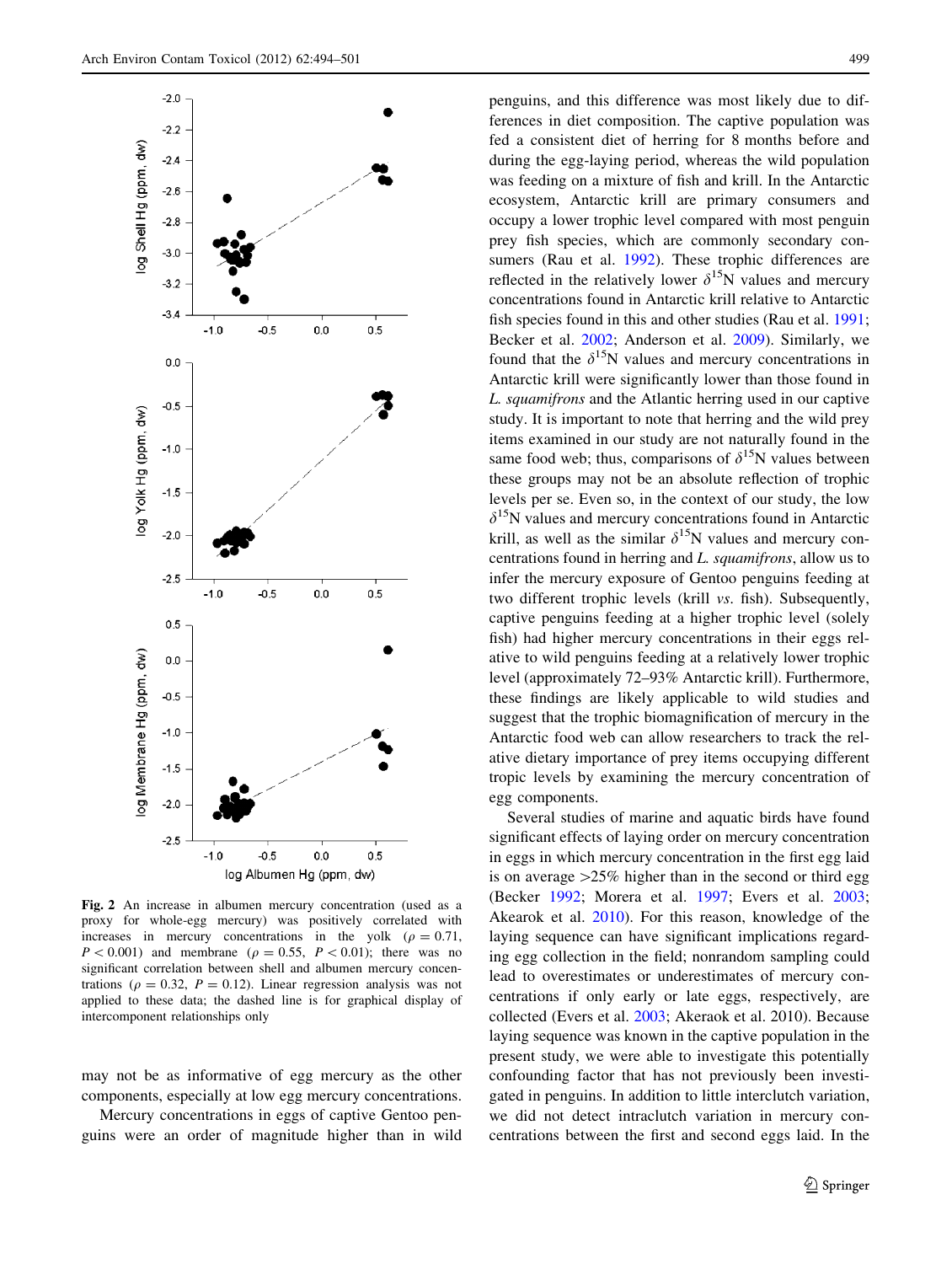<span id="page-6-0"></span>two clutches of three eggs each, mercury concentrations tended to be lower in the third egg compared with the first; however, the small sample size of the third eggs precluded more detailed analysis.

Although we did not detect intraclutch variation in the captive population, care should be taken in extrapolation of this result to wild birds because captive penguins in the present study were being hand fed a controlled diet of herring, *ad libitum*, for 8 months before egg laying. Intraclutch variation in penguins must be investigated in the field to make a more sound determination for this species; however, the small amount of variation detected in the 20 wild eggs collected at random (Table [1](#page-4-0)) suggests that random sampling and a large sample size may be sufficient to eliminate noise from this potentially confounding factor. The nonmigratory behavior of Gentoo penguins could lead to decreased local-scale variation in dietary mercury; it would be interesting to address intraclutch variation in the Adélie penguin  $(P. \text{ *addliae*})$  because this species spends the winter at sea, away from the breeding colonies, and fasts for  $\leq$  weeks before egg laying, thus relying significantly on stored energy reserves for egg formation (Astheimer and Grau 1985).

Because most previous studies using avian eggs to monitor environmental contaminants have analyzed the albumen and yolk exclusive of the shell and membrane, it was important to document the relationships among these components to allow for comparison among studies using different components. Previous studies have found a significant positive relationship between the egg contents (homogenized yolk and albumen) and eggshell (including the membrane) and suggest the suitability of eggshell to trace historical trends in mercury availability given largescale differences in the absence of these other tissues. Because of their long-term persistence in the environment, the use of eggshells has become increasingly common in documenting historical changes in diet and contaminant availability (Emslie and Patterson [2007](#page-7-0); Xu et al. [2011](#page-7-0)). Using a 700 year environmental archive of seabird eggshells from the Xisha Archipelago in the South China Sea, Xu et al. [\(2011](#page-7-0)) were able to document historical changes in mercury deposition in the marine environment reflective of industrial anthropogenic activities. Furthermore, Xu et al. [\(2011](#page-7-0)) found no evidence of changes in the ultrastructure of eggshells (as determined by scanning electron microscopy analysis). Ancient eggshells had similar ultrastructure as modern shells, suggesting little, if any, diagenetic changes and thus further documenting the robustness of this hard avian tissue and its suitability in the monitoring of long-term environmental change (see also Emslie and Patterson [2007\)](#page-7-0).

Because membrane from penguin eggs is often found separated from the shell in the Antarctic, it was necessary

to understand how mercury is allocated to this egg component compared with the others to reliably use this tissue. Although albumen may provide the most robust measure of whole-egg mercury, the present study has shown that mercury is allocated in a small proportion into the membrane  $(<0.5\%)$  and can be used to document trophic-level changes in dietary mercury uptake. Because differences in dietary composition between the wild and captive populations in the present study were reflected by a corresponding change in mercury concentration in all four egg components, our findings further demonstrate the suitability of any one of these components for tracking changes in dietary mercury exposure. These findings add to the body of literature to strongly suggest that the pattern in which mercury is allocated to individual egg components is independent of dietary mercury exposure and appears to be consistent among taxa.

Acknowledgments Funding for this research was provided by a United States National Science Foundation Office of Polar Programs grant (Grant No. ANT 0739575) awarded to S. Emslie. S. Abel, K. Vires, J. Beck, K. McGrath, T. Solberg, D. Rivard, and the staff of the Scott Kingdoms of the Seas Aquarium at Omaha's Henry Doorly Zoo provided assistance with this study. We thank the National Oceanic and Atmospheric Administration's United States Antarctic Marine Living Resources Program, M. Goebel, and C. Jones for access to wild fish and krill samples. Thank you to R. Naveen, H. Lynch, M. Rider, Oceanites Inc., Raytheon Polar Services, and Linblad Expeditions for invaluable logistical support in Antarctica. D. Cristol graciously provided use of the direct mercury analyzer at The College of William and Mary as well as laboratory assistance from C. Ramos and M. Whitney. This project was completed in accordance with an approved Animal Care and Use protocol and Antarctic Conservation Act permit provided by Omaha's Henry Doorly Zoo (HDZ No. 07-800) and NSF OPP (ACA 2006-001).

## References

- Akearok JA, Hebert CE, Braune BM, Mallory ML (2010) Inter- and intraclutch variation in egg mercury levels in marine birds species from the Canadian Arctic. Sci Total Environ 408:836–840
- Anderson ORJ, Phillips RA, McDonald RA, Shore RF, McGill RAR, Bearhop S (2009) Influence of trophic position and foraging range on mercury levels within a seabird community. Mar Ecol Prog Ser 375:277–288
- Astheimer LB, Grau CR (1985) The timing and energetic consequences of egg formation in the Adélie penguin. Condor 87: 256–268
- Becker PH (1992) Egg mercury levels decline with the laying sequence in Charadriiformes. Bull Environ Contam Toxicol 48: 762–767
- Becker PH, González-Solís J, Behrends B, Croxall J (2002) Feather mercury levels in seabirds at South Georgia: influence of trophic position, sex and age. Mar Ecol Prog Ser 243:261–269
- Bloom NS (1992) On the chemical form of mercury in edible fish and marine invertebrate tissue. Can J Fish Aquat Sci 49:1010–1017
- Blundell TL, Jenkins JA (1977) The binding of heavy metals to proteins. Chem Soc Rev 6:13–171
- Bond AL, Diamond AW (2009) Total and methyl mercury concentrations in seabird feathers and eggs. Arch Environ Toxicol Chem 56:286–291